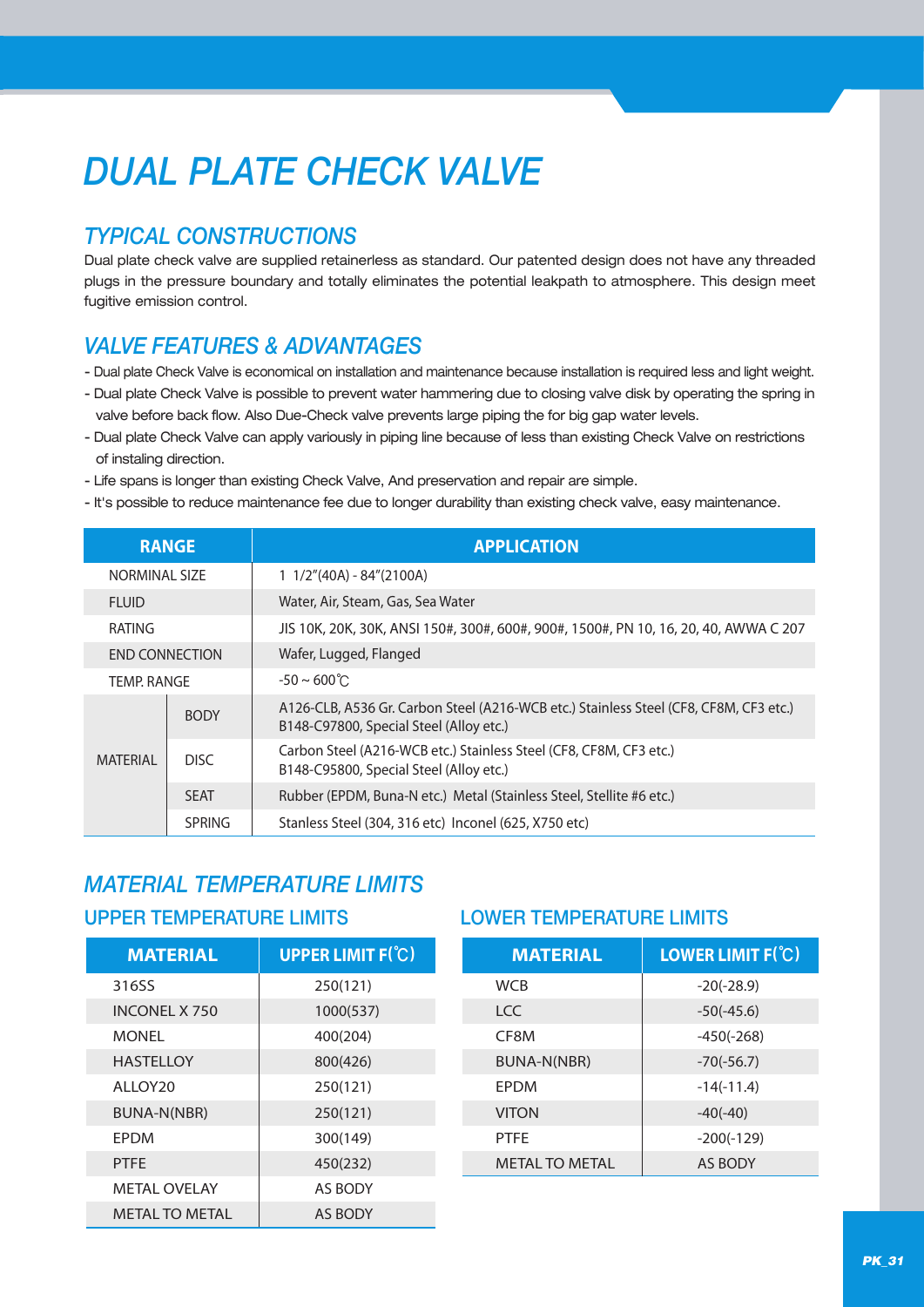## *STANDARD DESIGN*

Retainerless design supplied as standard

### • ANSI B16.5

- Flange dims to ANSI B16.5 (MSS-SP44>24")
- Face to face dims to API 594
- API 605
- Flange dims to API 605
- Face to face dims to API 594

### **WAFER TYPE FLANGED TYPE SOLID LUG TYPE**

- Flange dims to ANSI B16.5 (MSS-SP44>24")
- Face to face dims to API 594
- API 6A
- Flange dims to API 6A
- Face to face dims to API 6A

- Flange dims to ANSI B16.5 (MSS-SP44>24")
- Face to face dims to API 594
- \* Threaded lug type also available
- JIS 2210 & KS B1511
- EXTENDED BODY
- Flange dims to ANSI B16.5

- API 6D
- Flange dims to ANSI B16.5
- Face to face dims to API 6D
- **PRESSURE CLASSES** •ASME 150 TO 1500 LB, PN 10 TO 40. •JIS & KS 5K TO 20K

### **NOMINAL SIZE RANGE**

ASME 150 Ib.2" to 60" ASME 300 Ib.2" to 40" ASME 600 Ib.2" to 36" ASME 900 Ib.2" to 36" ASME 1500 Ib.2" to 24"

Larger diameter VALVE for the respective pressure classes can be designed and manufactured on request.

### **RETAINERLESS DESIGN**

Dual plate check VALVE are supplied retainerless as standard. Our patented design does not have any threaded plugs in the pressure boundary and totally eliminates the potential leakpath to atmosphere. This design meet fugitive emission control.

### **SEAT**

The seat is designed equal pressure at the plate with the state of stationary hour. The shape of rubber seat could not be changed even in many operation because of having its most hardness satisfaction. The metal to metal seated valve is tested to API 598.

### **DISC (PLATE)**

The two semicircle plate responsiveness of opening and closing is quick and it is strong against corrosion also has a strong durability.

### **SPRING**

The springs have been designed to endure stresses and also ensure operating without failure for much cycles.

### **RUBBER LINED**

Fully Rubber Lined Valve to avoid corrosion Inside are available.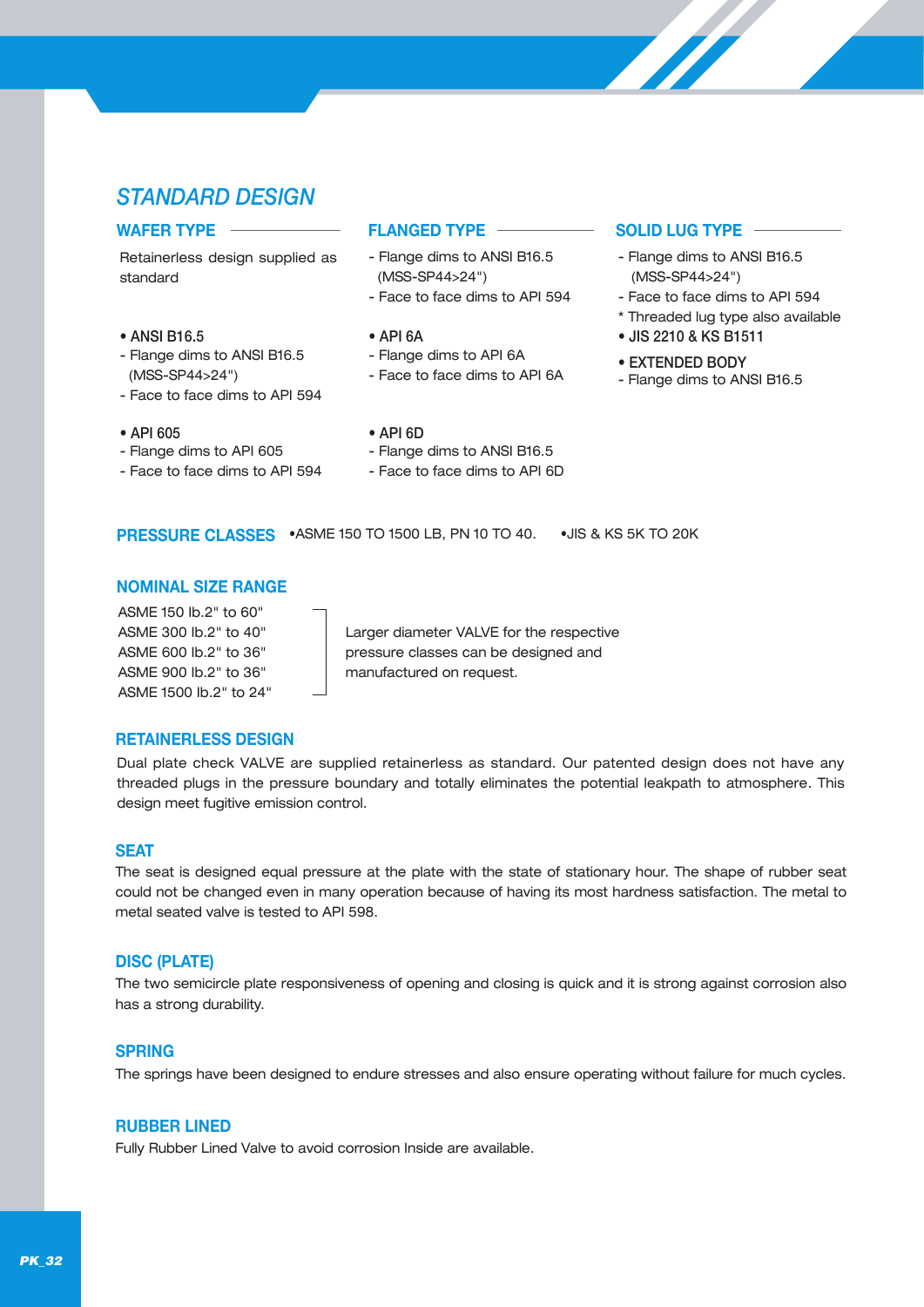## *DUAL PLATE CHECK VALVE TYPES*





Wafer Retainerless Flanged Retainerless



Solid Lug Retainerless Hub Ended



## *STANDARD MATERIAL SPECIFICATIONS*

| NO.            | <b>PART NAME</b> |                      |                  |                     |
|----------------|------------------|----------------------|------------------|---------------------|
|                | <b>BODY</b>      | A216 - WCB           | A351 CF8M        | A351 CF3M           |
| $\mathfrak{D}$ | <b>DISC</b>      | A351 CF8M            | A351 CF3M        | A217 CA15           |
| 3              | <b>SEAT</b>      | SS 316               | 13 CR            | <b>STELLITE \$6</b> |
| 4              | <b>HINGE PIN</b> | A276316              | A276410          | A276 304            |
|                | <b>STOP PIN</b>  | A276316              | A276410          | A276304             |
| 6              | <b>SPRING</b>    | <b>INCONEL X-750</b> | SS 316           |                     |
|                | <b>GUIDE</b>     | A276316              | A276410          | A276304             |
| 8              | <b>WASHER</b>    | A276316              | A276 304         |                     |
| 9              | <b>SET SCREW</b> | A193 B7              | A193 B8          | A193 B8m            |
| 10             | <b>EYE BOLT</b>  | SS400 or SS304       | <b>SET SCREW</b> | SS304               |